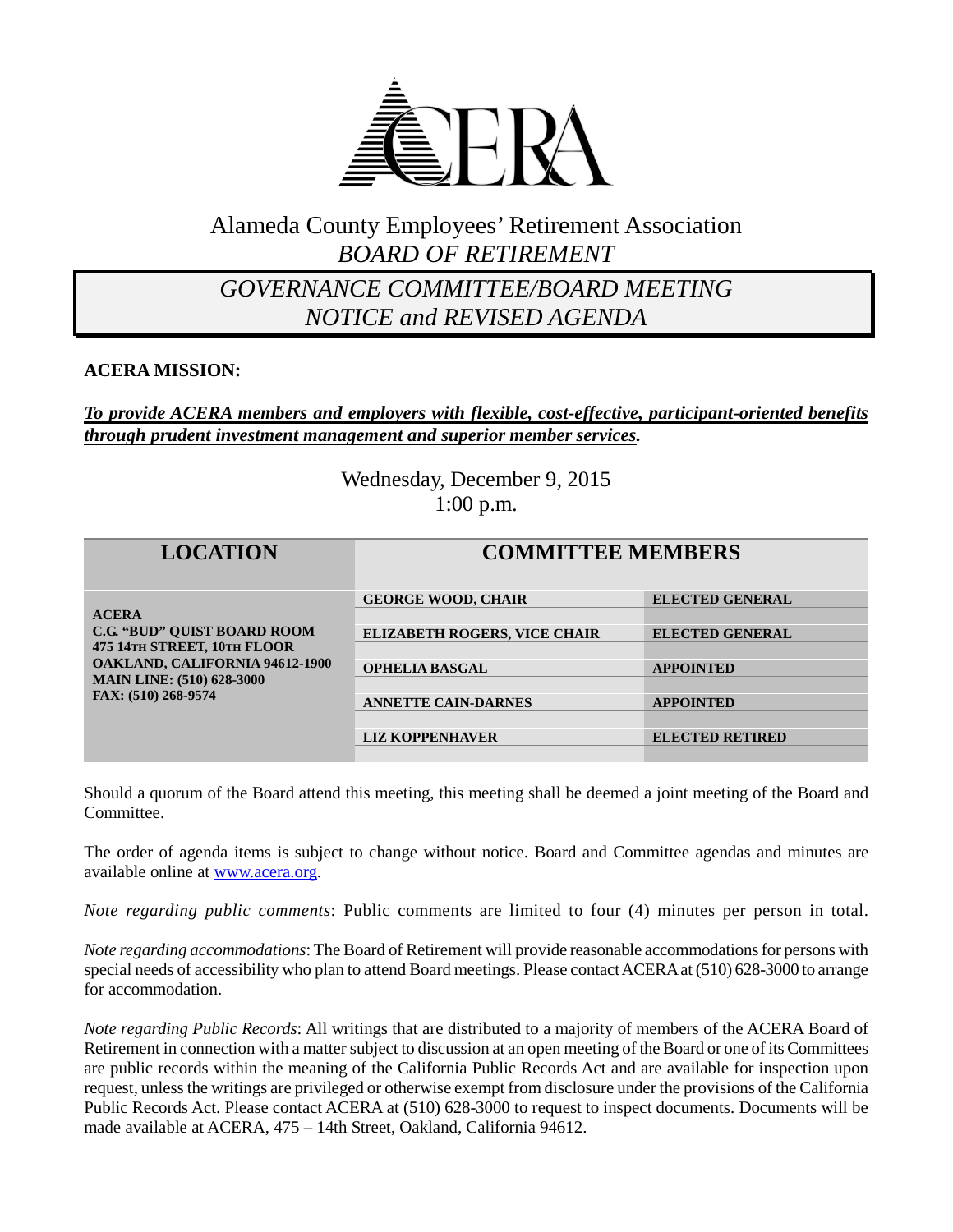# *GOVERNANCE COMMITTEE/BOARD MEETING*

**NOTICE and REVISED AGENDA, Page 2 of 3 – Wednesday, December 9, 2015**

**Call to Order:** 1:00 p.m.

#### **Action Items: Matters for Discussion and Possible Motion by the Committee**

- **1. Review, Discussion and Possible Motion to Adopt Amendments and renew the** *Service Provider Policy*
	- Recommendation The Governance Committee advises the Board of Retirement that it finds the content of the *Service Provider Policy* is appropriate and continues to meet the needs of ACERA and should be renewed without revisions as recommended by Staff.

– Lori K. Schnall

#### **2. Review, Discussion, and Possible Motion to Adopt the Amendments and renew the**  *Senior Management Contingency Plan*

■ Recommendation – The Governance Committee advises the Board of Retirement that it finds the content of the *Senior Management Contingency Plan* is appropriate and continues to meet the needs of ACERA and should be renewed without revisions as recommended by Staff.

– Lori K. Schnall

## **3. Discussion and Possible Motion to Develop a** *Chief Executive Officer Annual Performance Evaluation Policy*

■ Recommendation – The Governance Committee advises the Board of Retirement that it finds the content of the *Senior Management Contingency Plan* is appropriate and meets the needs of ACERA and should be renewed with revisions as recommended by Staff.

– Lori K. Schnall

#### **4. Discussion and Possible Motion to Develop a** *Board Governance and Policy Development Process*

■ Recommendation – The Governance Committee advises the Board of Retirement that it finds the content of the *Board Governance and Policy Development Process* is appropriate and meets the needs of ACERA and should be renewed without revisions as recommended by Staff.

– Lori K. Schnall